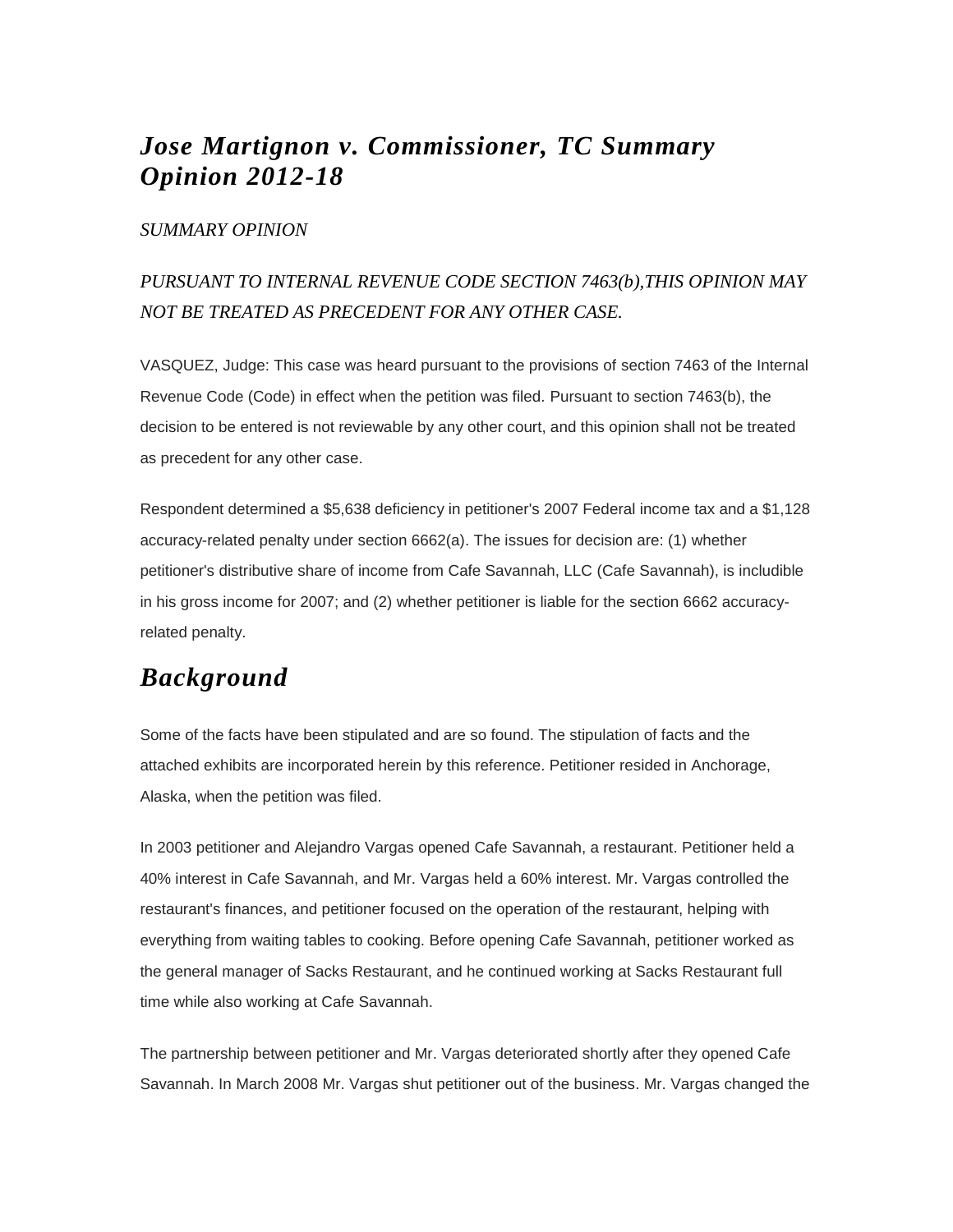locks, refused to communicate with petitioner, and ignored petitioner's request for the restaurant's records. After Mr. Vargas shut him out of the business, petitioner contacted an attorney to resolve the dispute and gain access to the partnership's records but was unsuccessful.

Carla Bassler, a certified public accountant, prepared Cafe Savannah's Form 1065, U.S. Return of Partnership Income, and Schedules K-1, Partner's Share of Income, Deductions, Credits, etc., for 2007. Ms. Bassler prepared the Form 1065 on the basis of the information and records Mr. Vargas provided. 6 Cafe Savannah reported \$56,361 of income on its Form 1065 for 2007. In spring 2008 petitioner received a Schedule K-1 reporting \$22,544 as his distributive share of Cafe Savannah's income. Petitioner was surprised to learn Cafe Savannah had earned a profit for 2007 because the restaurant had reported a loss every prior year and he had not received any distributions from the partnership. Petitioner had his 2007 tax return prepared by an accountant. Petitioner's accountant listed Cafe Savannah as a partnership in which petitioner held an interest on the Schedule E, Supplemental Income and Loss, attached to petitioner's Form 1040, U.S. Individual Income Tax Return, but did not report on the Schedule E any of the \$22,544 reported on petitioner's Schedule K-1.

### *Discussion*

I. Burden of Proof Generally, the Commissioner's determination of a deficiency is presumed correct, and the taxpayer has the burden of proving it wrong. Rule 142(a);Welch v. Helvering, 290 U.S. 111, 115 [12 AFTR 1456] (1933).

In an unreported income case appealable to the Court of Appeals for the Ninth Circuit, such as this one, the presumption of correctness does not attach unless the Commissioner first establishes some evidentiary foundation linking the taxpayer with the alleged income-producing activity. See Weimerskirch v. Commissioner, 596 F.2d 358, 361-362 [44 AFTR 2d 79-5072] (9th Cir. 1979), rev'g 67 T.C. 672 (1977); Rodriguez v. Commissioner, T.C. Memo. 2009-92 [TC Memo 2009-92]. If respondent meets his burden of connecting petitioner with the unreported income determined in the statutory notice of deficiency, the burden then shifts to petitioner to prove that respondent's determination is erroneous. See George v. Commissioner, T.C. Memo. 2002-163 [TC Memo 2002-163]. Respondent has established a sufficient evidentiary foundation linking petitioner with the income-producing activity by showing that petitioner held a 40% interest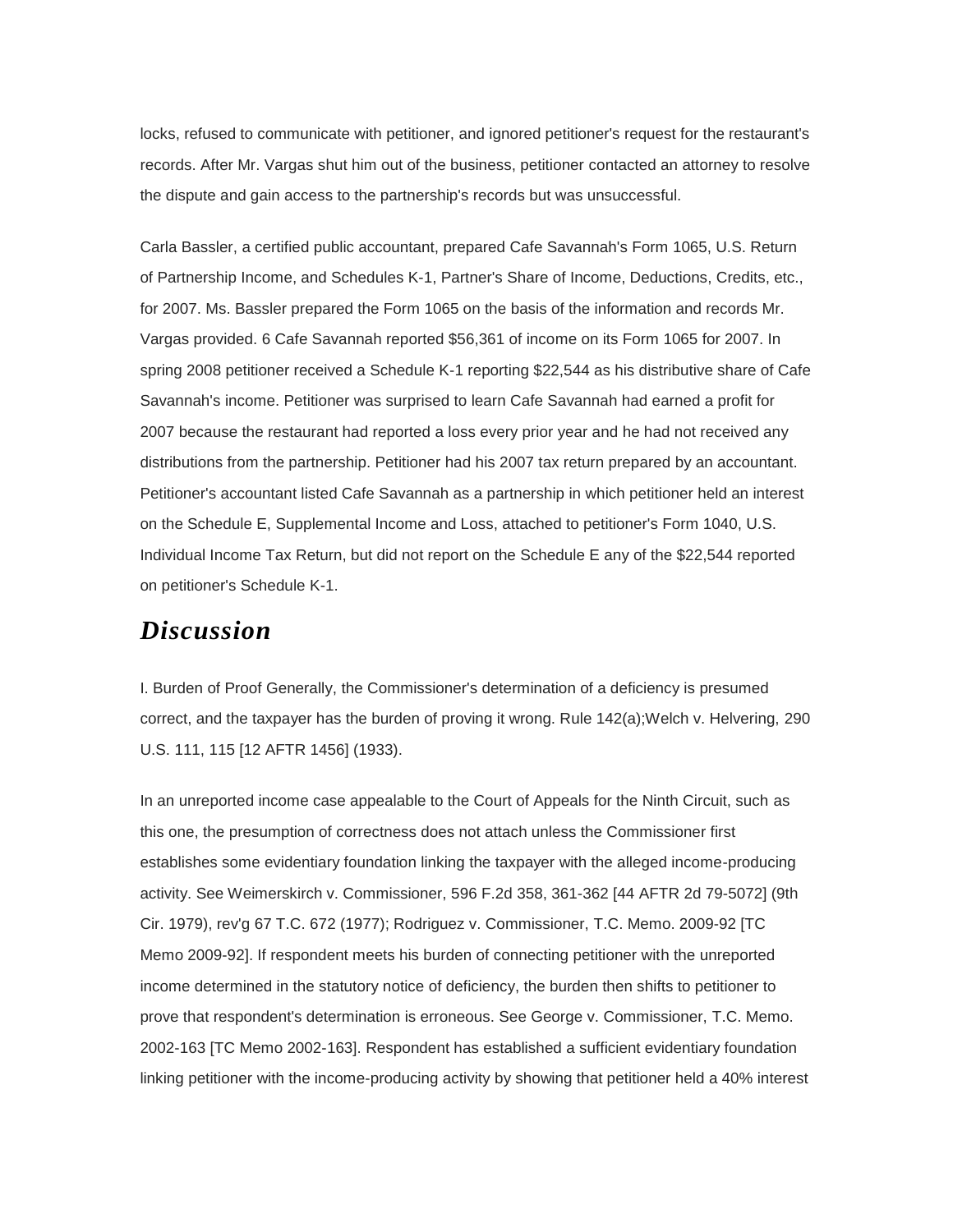inCafe Savannah in 2007. Thus, respondent's determination of unreported income is entitled to the presumption of correctness.

II. Distributive Share of Partnership Income Section 701 provides: "A partnership as such shall not be subject to the income tax imposed by this chapter. Persons carrying on business as partners shall be liable for income tax only in their separate or individual capacities." In determining his income tax, each partner must separately include his distributive share of the partnership's taxable income or loss. Sec. 702(a)(8). As a general rule, a partner's distributive share of income, gain, loss, deduction, or credit is determined by the partnership agreement. Sec. 704(a).

Section 1.702-1(a), Income Tax Regs., provides: "Each partner is required to take into account separately in his return his distributive share,whether or not distributed, of each class or item of partnership income". (Emphasis added.) "Few principles of partnership taxation are more firmly established than that no matter the reason for nondistribution each partner must pay taxes on his distributive share." United States v. Basye, 410 U.S. 441, 454 [31 AFTR 2d 73-802] (1973). "The tax is thus imposed upon the partner's proportionate share of the net income of the partnership, and the fact that it may not be currently distributable, whether by agreement of the parties or operation of law, is not material." Heiner v. Mellon, 304 U.S. 271, 281 [20 AFTR 1263] (1938); see also Chama v. Commissioner, T.C. Memo. 2001-253 [TC Memo 2001-253] (holding that a partner was taxable on his share of partnership gain even though not distributed to him but instead reinvested by the partnership); Johnston v. Commissioner, T.C. Memo. 1984-374 [¶84,374 PH Memo TC] (holding that each partner is taxed on his distributive share of partnership income without regard to whether the amount is actually distributed to him).

The fact that petitioner did not receive any distribution from the partnership because of Mr. Vargas' alleged wrongdoing does not change the general rule that a partner is taxed on his distributive share, whether or not received. See Stoumen v. Commissioner, 208 F.2d 903, 907- 908 [45 AFTR 60] (3d Cir. 1953) (holding that the taxpayer's distributive share of partnership income was taxable to him in the year of realization by the partnership, despite the fact that (1) his partner had embezzled funds which did not appear in the partnership books and (2) the taxpayer was unaware of the existence of the funds and never received any of them),aff'g a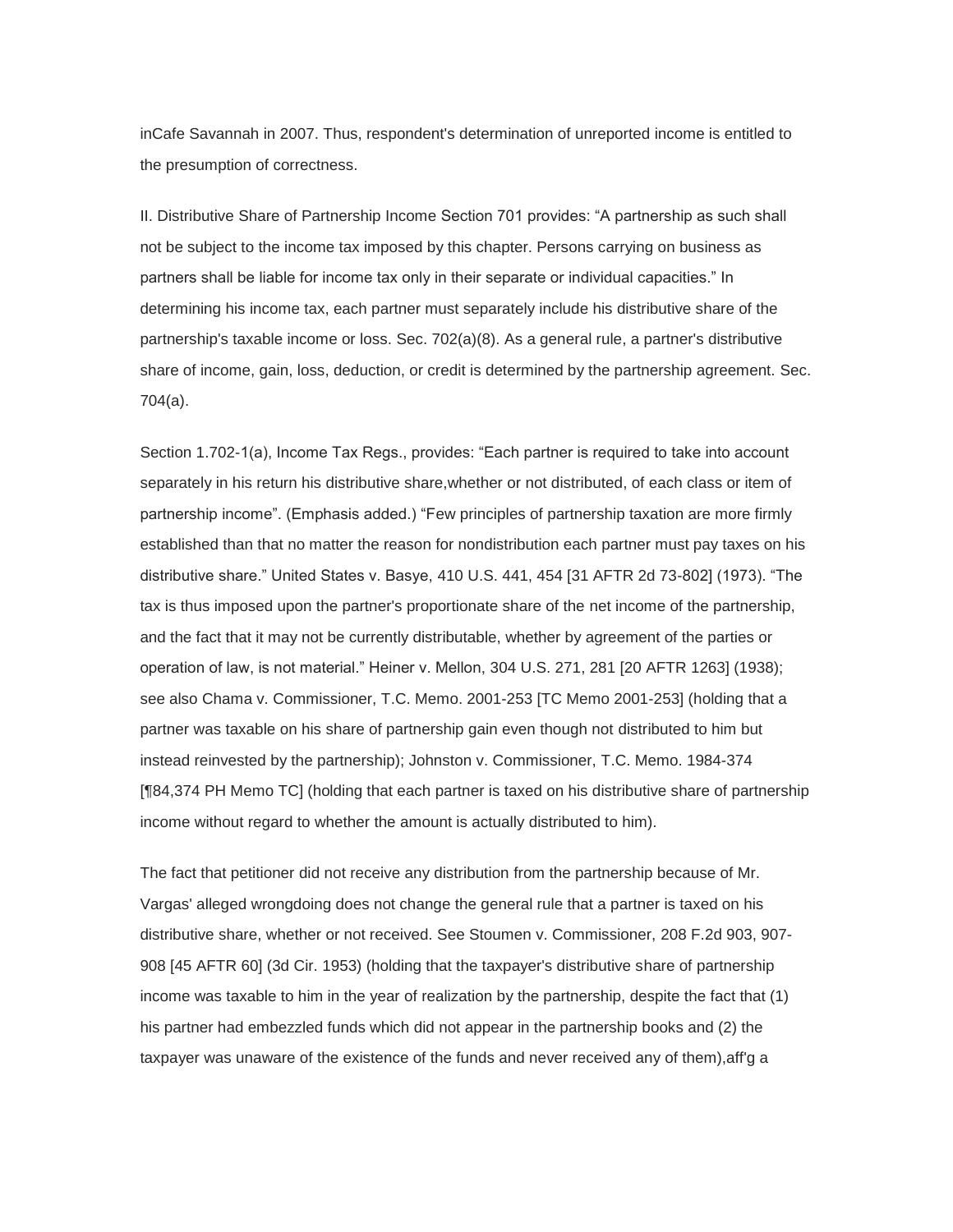Memorandum Opinion of this Court dated March 13, 1953. Thus, petitioner must include his distributive share of Cafe Savannah's income in his gross income.

III. Accuracy-Related Penalty Respondent determined that petitioner is liable for a section 6662(a) accuracy-related penalty for 2007. Pursuant to section 6662(a) and (b)(2), a taxpayer may be liable for a penalty of 20% of the portion of an underpayment of tax attributable to a substantial understatement of income tax. An "understatement" is the difference between the amount of tax required to be shown on the return and the amount of tax actually shown on the return. Sec. 6662(d)(2)(A). A "substantial understatement" of income tax exists if the understatement exceeds the greater of (1) 10% of the tax required to be shown on the return for a taxable year or (2) \$5,000. See sec. 6662(d)(1)(A). The burden of production is on respondent to produce evidence that it is appropriate to impose the relevant penalty. See sec. 7491(c); Higbee v. Commissioner, 116 T.C. 438, 446 (2001).

Because we have sustained respondent's adjustment, the amount of tax required to be shown on petitioner's 2007 return is \$14,218. Petitioner reported total tax of \$8,580 for 2007. Accordingly, petitioner understated his 2007 tax liability by \$5,638. Petitioner's understatement constitutes a "substantial understatement" of income tax because it exceeded the greater of (1) 10% of the tax required to be shown on the return for the taxable year, or (2) \$5,000. Respondent has therefore met his burden of production.

The accuracy-related penalty does not apply with respect to any portion of an underpayment if it is shown that there was reasonable cause for such portion and that the taxpayer acted in good faith with respect to such portion. Sec. 6664(c)(1); Higbee v. Commissioner, 116 T.C. at 448. The determination of whether a taxpayer acted with reasonable cause and in good faith depends on the pertinent facts and circumstances. Sec. 1.6664-4(b)(1), Income Tax Regs. The most important factor is the extent of the taxpayer's efforts to assess his or her proper tax liability. See id. After receiving the Schedule K-1 that he believed was incorrect, petitioner made several attempts to contact Mr. Vargas and to access the partnership's records. Petitioner even sought counsel in an attempt to resolve the dispute with Mr. Vargas and gain access to the partnership's records. Additionally, petitioner had his tax return prepared by an accountant in a good-faith attempt to properly assess his proper tax liability. We find that petitioner made a significant effort